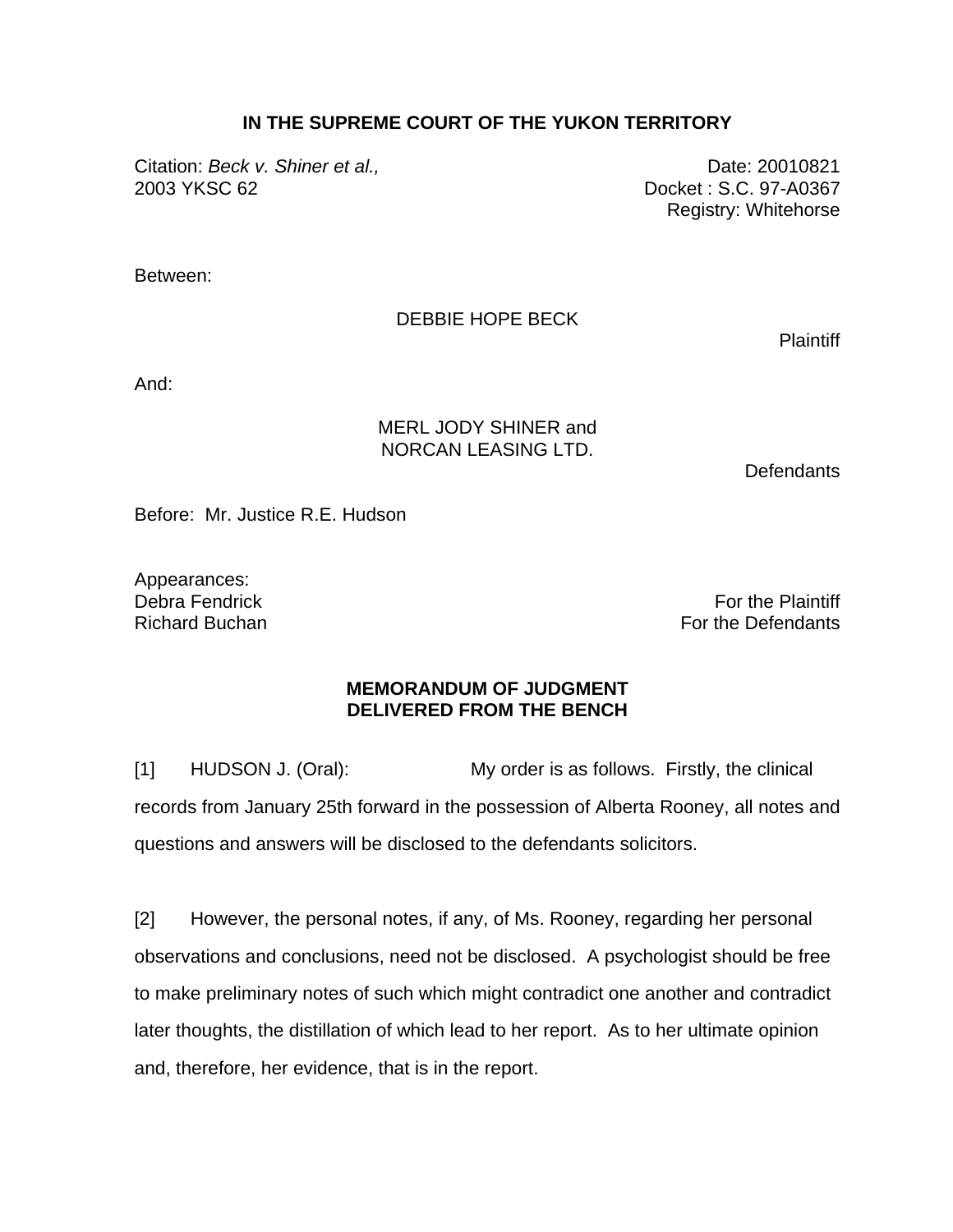[4] However, I say this, if a follow-up question to a previous question includes an indication or an observation or opinion of the interviewer, in this case, Ms. Rooney, then notes of such a question including expressions of observations or opinion shall be disclosed.

[5] Disclosure shall be done by delivery to the plaintiff's solicitor in 24 hours and within 18 hours thereafter by delivery to the solicitor for the defendants.

[6] As the defendant Shiner personally appears disinterested, and the defendants counsel represents both defendants, it is directed that the plaintiff's counsel not disclose the contents of the items disclosed or allow inspection of these items without further order of this court. hat, of course, is excepted by the need to inform the court, if they wish to communicate the notes, the content of the notes, the clinical records, to other expert witnesses. Then they may disclose to the court *ex parte* what the notes say in order that the court may better decide whether to grant authority to communicate them to a further professional expert witness.

[7] As to costs, we can fix a date. I prefer that you go to the trial coordinator at this hour.

[8] Anything further?

[9] MS. FENDRICK: My Lord, I just wanted to clarify. You said that counsel ought not allow further inspection. I believe you said plaintiff's counsel, but is that to be defendants counsel as not to allow inspection?

[10] THE COURT: I am sorry. Yes. Thank you.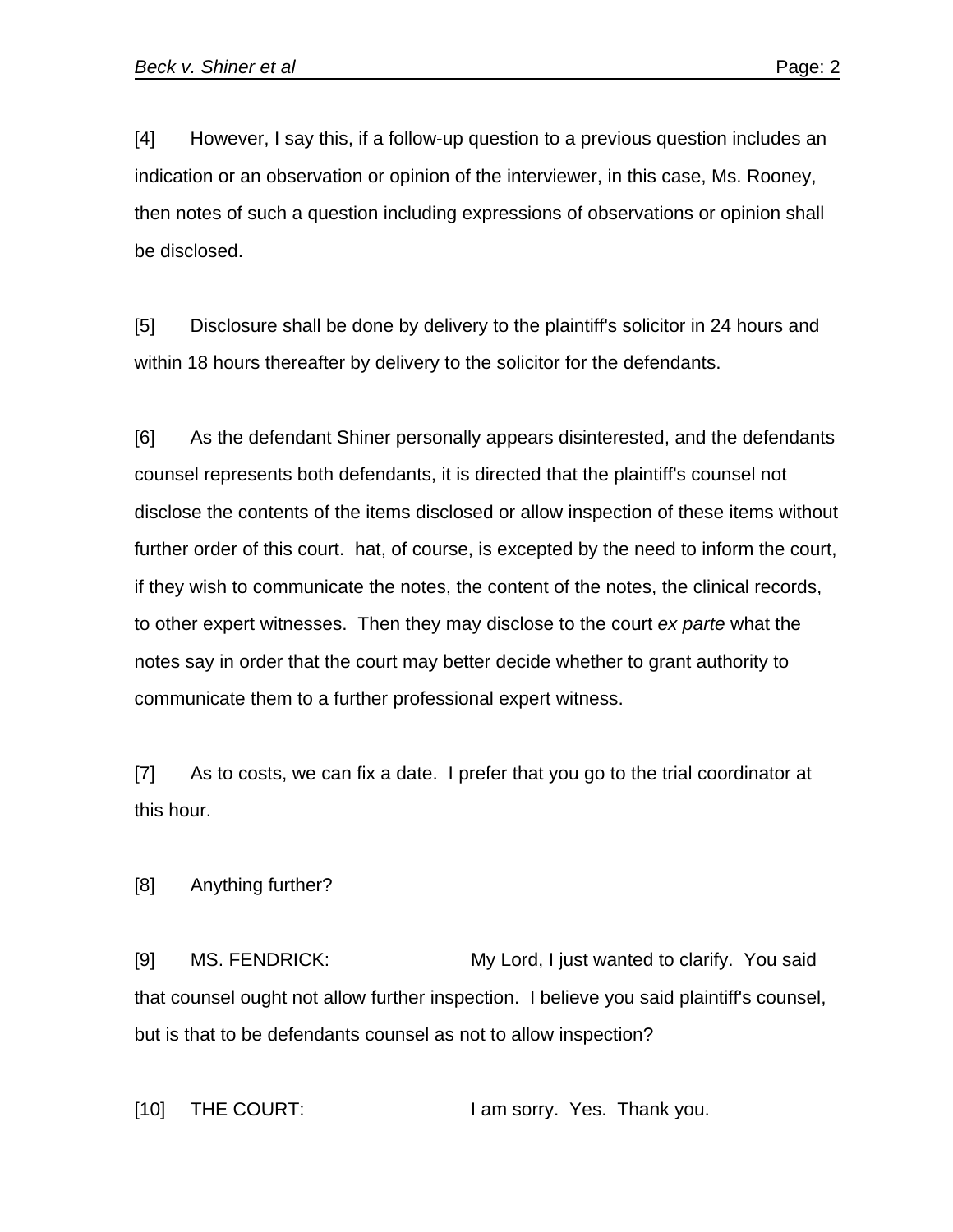[11] Both counsel should not communicate it to anybody without further order of the court, on application, without notice to anybody but the plaintiff or the defendant.

[12] MS. FENDRICK: And if I may just add, there was the, what I understood, consented to proposition that all affidavits dealing with the Rooney matter be sealed in the public court file?

[13] THE COURT: All affidavits disclosing communications between the plaintiff and Ms. Rooney will be sealed, and if there is an affidavit that does not disclose such communication then there is no need for it to be sealed, as I see it.

[14] MR. BUCHAN: So, My Lord, just so that I understand, Ms. Rooney is to provide disclosure of the records that you specified within 24 hours to plaintiff's counsel and in turn plaintiff's counsel must provide disclosure of those documents.

[15] THE COURT: Those are outside limits. I would hope that they would as promptly be complied with as possible. I wish that Ms. Beck would understand that the results of this order are, in my humble view, respectful of her privacy in the extreme. I fully believe and I have faith in counsel to comply with her expectations.

[16] MR. BUCHAN: I will certainly convey that sentiment to Mr. Neen, as well.